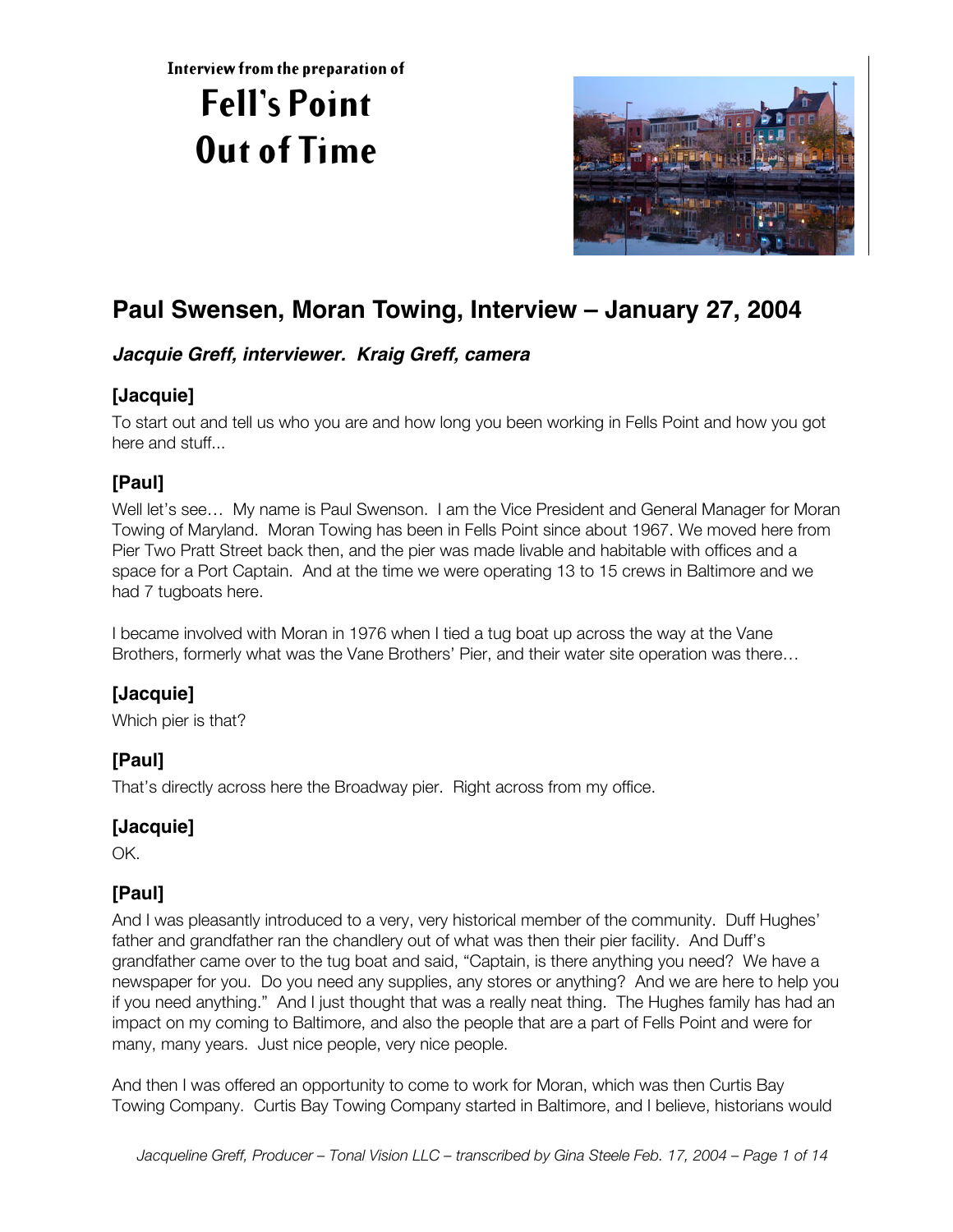probably say that I am wrong, but I believe it was 1917. And they were a family-owned company until 1955, when the Moran Family bought the Curtis Bay Towing Company and its affiliate, which was Curtis Bay of Virginia.

They never changed the name for marketing reasons, because they thought that if they put a Moran houseflag on the Curtis Bay Company, which had a very strong positing in the Mid-Atlantic, that it might interfere with their ability to continue to develop sales and get clientele, because we would be part of the Moran umbrella and then the autonomy would be gone. So, they never changed the name, until I believe it was 1988 when Mr. Moran finally decided it was time to bring everybody under the same house. So, we then became Moran Towing, part of the Moran Towing Corporation and name.

As I said earlier, I started with the company in 1976 in Operations. I did Operations for a couple of years. I moved into Marketing, Sales and Project Management. We were doing a lot of coal projects back in the early '80's and looking to develop coal transportation on the Chesapeake Bay. In 1985, I was asked to take a position in our Philadelphia Company as the acting General Manager to sort of get things… we had some management issues going on at the time and so I was sort of sent there as an intern Manager.

Well in the fall of 85, actually it was the end of the year, my former President and somewhat mentor, Malcolm McCloud, told me that I didn't have a job in Baltimore anymore. [laughs] I had done so well they wanted me to stay there and continue to run our division in Pennsylvania. So, I did. However, I said that if I did that, I wasn't going to move to Philadelphia. My family was settled here. My two boys were in school at Gilman and my wife was an attorney and a partner at a law firm. So, it just did not make sense. I said I would commute. So, I did that until 1993 when I was asked to come back and manage the company in Maryland again.

So, since 1993 I've been very close to Fells Point, probably much more so then in the prior 9 years. I'm one of the local folks now. [01:04:55;21]

#### **[Jacquie]**

Can you give me a big picture of Moran's operations. Kind of roughly how big are they, what kinds of things do they do, how do the different offices differ?

## **[Paul]**

Ok, that is easy.

We operate in every major port on the east coast and we have an operation in Port Author Texas. We have ship docking operations in Portsmouth, New Hampshire; New York; Philadelphia; Baltimore; Norfolk, Virginia; Charleston, South Carolina; Savannah, Georgia; New Brunswick, Georgia; Fernadina Beach, and Jacksonville, Miami, and Port Author Texas. These are all ship docking operations, but intertwined with some of the companies, we operate clean petroleum barges that carry fuel, and also carry heavy oil up and down the east coast and in the Gulf and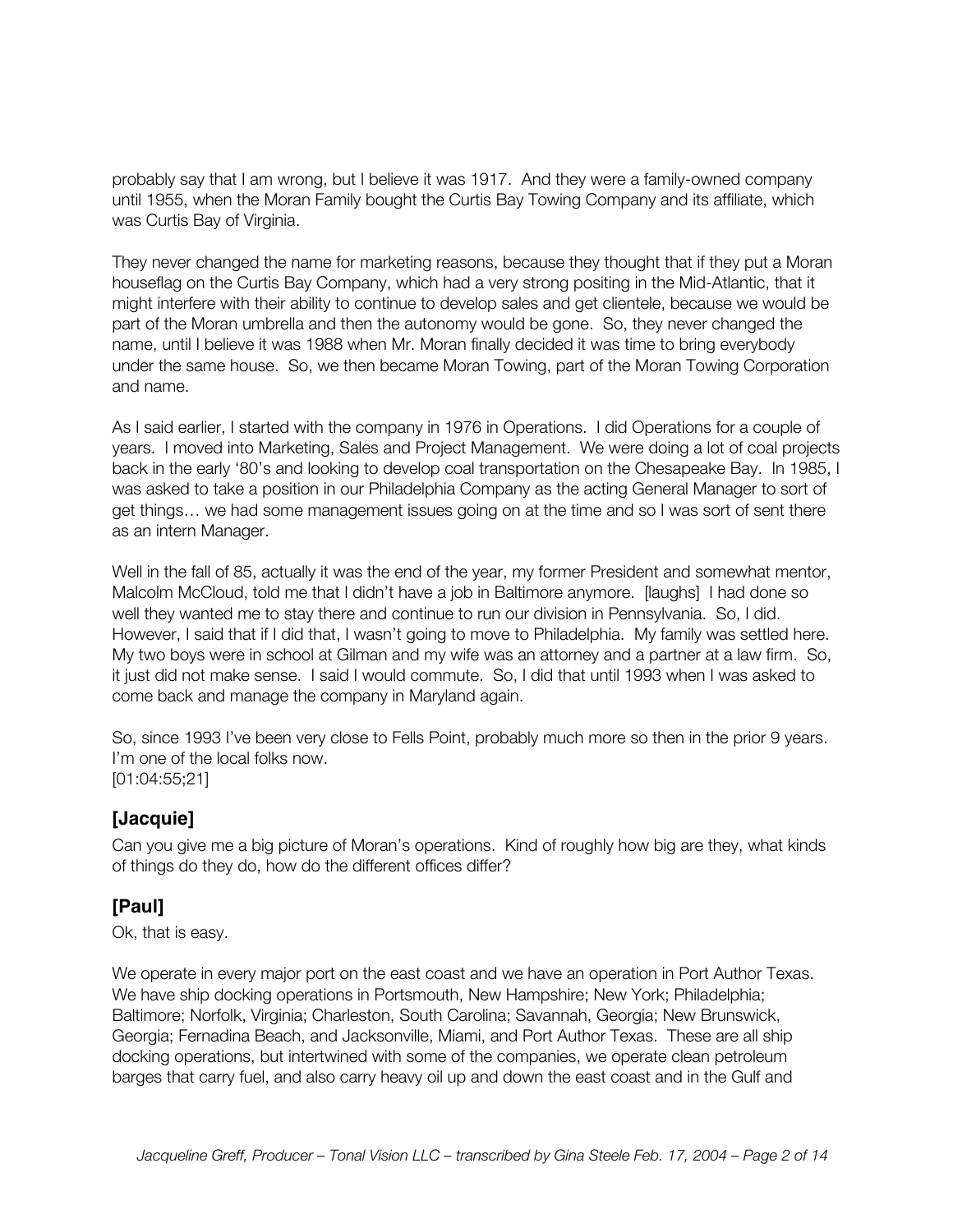barges. We also have a dry boat bulk<sup>1</sup> fleet of barges that carries everything from fertilizers to iron ore. We've taken grain cargos to the Mideast, to South America. We've done special projects where we've taken finished steel in those same boat-barges. So, we have a very, very broad transportation background. And project work, we've done project work for utilities for years, delivering coal and oil to all the major electrical producers in the Northeast and the South as well. So we're pretty diversified.

[01:06:39;28]

## **[Jacquie]**

You mentioned ship docking. And that is what the tugs do, right? Can you give me a real simple explanation of about what a tug is used for in ship docking?

# **[Paul]**

That's an easy one.

In the Port of Baltimore, for example, a ship arrives at Cape Henry at about 4:00 this afternoon, say a container ship. Let's say to make it simple, 9:00 tonight he arrives at Cape Henry. 9 to 10 hours later, he is knocking at the door in Baltimore looking to dock and start unloading the cargo. When the ship gets near the Key Bridge… well the bay pilot will give an ETA for… which is the estimated time of arrival for here in Baltimore, when he departs Cape Henry. And when the get to the Bay Bridge, they generally call the second time and say "I'm either going to be a half hour early" or "15 minutes late" or "I am right on schedule." And then they, in turn, call their office who, in turn, call our dispatcher, which we have here which operates 24 hours a day, 365 days a year. And, the two dispatchers converse as to the time that the ship is going to be here, and then we would dispatch a tug or tugs out of Fells Point to assist that ship. And again, the maritime business is 24 hours a day, 7 days a week, so, if the ship is here at 3:00 in the morning, we have to send a tug out at 2:00 to go attend it. When the ship gets up to the Key Bridge, the tugs usually fall in along side. There is a docking pilot that comes out on the pilot launch. He gets aboard the ship and relieves the bay pilot from his responsibility. And the docking pilot then positions the tugs to maneuver into the birth. And that can take anywhere from 45 minutes to an hour and a half.

## **[Jacquie]**

Now, are these docking pilots and the … are they absolutely essential, or are they a safeguard?

## **[Paul]**

Yes. Its what I refer to as very cheap insurance. And I think that most ship owners view it as the same, as good insurance.

## **[Jacquie]**

And, what kinds of ships come in that need the tugs' assistance? What kind of products, where do they go?

<sup>&</sup>lt;sup>1</sup> These changes were made by Paul Swensen on ~March 18, 2004. They are not in the DVD transcript.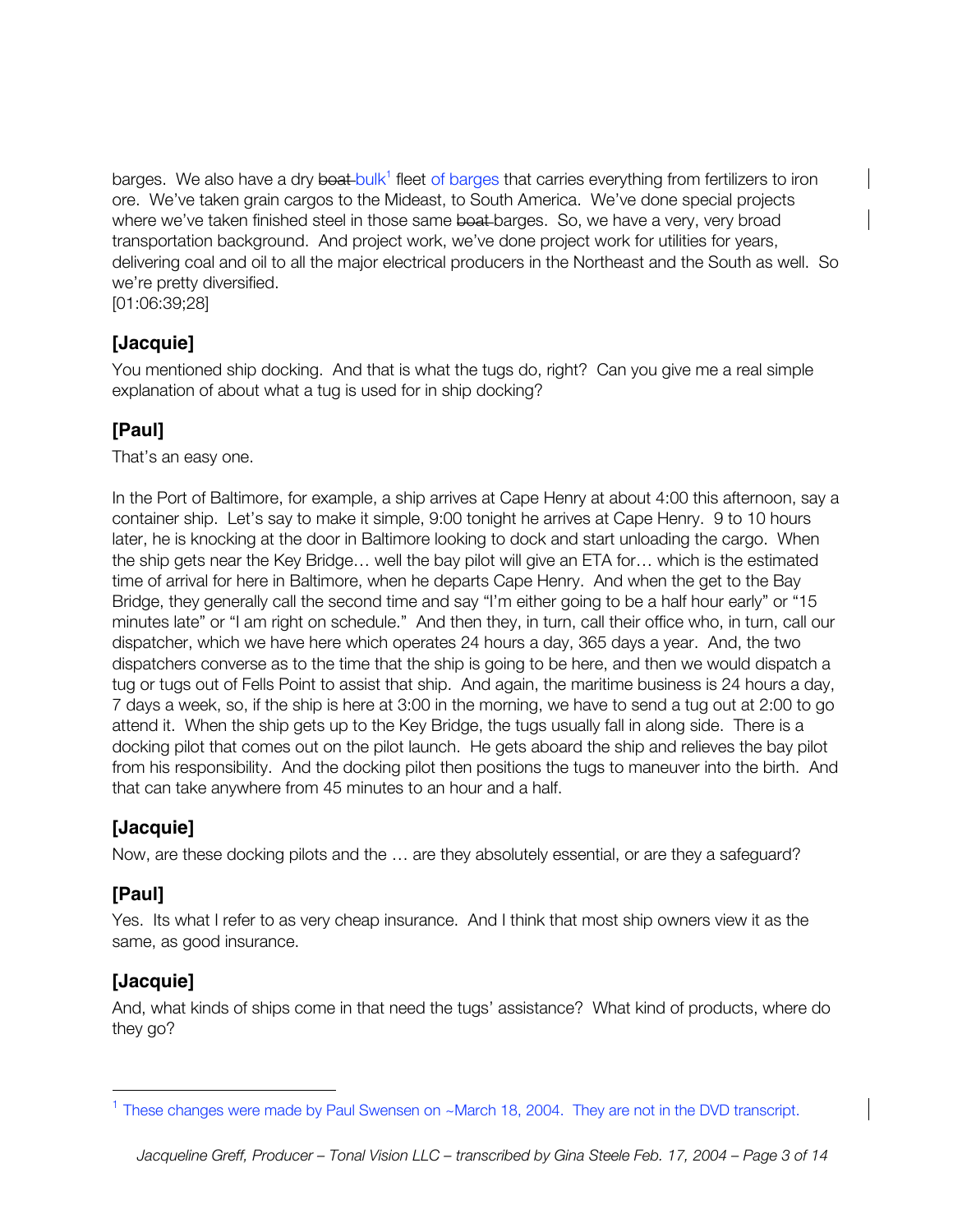Just, I think, that about 7% of the ships that come into the port of Baltimore do not use tugs. And some of those are very large container ships. And that's not to say that they don't ever use tugs because there is no such thing as "never" in the marine environment.

Well, we have container ships that bring containerized cargo in and out of the Port of Baltimore. We have auto carriers, which carry roller-roll-on cargo. We have coal ships that come in, and they take coal in and out of the port. We don't have any grain ships any longer. There is a fair amount of petroleum products that come and go, and chemical tankers. There is a fairly significant amount of iron ore that comes in to Sparrows Point where they, of course, make steel. I think that's… Oh, and wood products – we have a very, very nice niche business in the pulp and paper industry now in Baltimore.

[01:10:13;18]

# **[Jacquie]**

And how big is Baltimore's shipping and harbor relative to other parts of the country? Not detailed, but just kind of general.

## **[Paul]**

In overall tonnage, and again don't quote me, but I think we were number 18 (?) last year. We were the second largest rural ro-ro provider in the US last year, which is a very significant amount of business. The auto business was up 31% last year and the overall cargo grew by 12% in the Port of Baltimore.

## **[Jacquie]**

So Baltimore is a pretty significant shipping port?

## **[Paul]**

Yeah, yeah. We don't have near the number of ships that we did 20 years ago, or for that matter 10 years ago. But, that's not because the cargo is not here. The cargo is definitely here. It's because the ships have grown so much in size that you now have ships that call in here that can handle 2, 3 or 4,000 TUsTDUs. And, instead of having 5 and 600 foot ships that only handle 1500 or 2,000 TDUsTEUs, they handle 3 times the capacity that they did 10 years ago, in some cases. So, you no longer need the number of ships. You just need the cargo to fill them up.

## **[Jacquie]**

And Baltimore is continuing to be competitive. It's not projected that we are going to lose...

## **[Paul]**

No. I think Baltimore is very well positioned. I think the Maryland Port administration has done an excellent job of marketing the Port. I think they work very hard. Jim White, who is the Port Administrator, is a great guy, and he's very knowledgeable, and he's done very well for the State of Maryland, I think.

[01:12:05;10]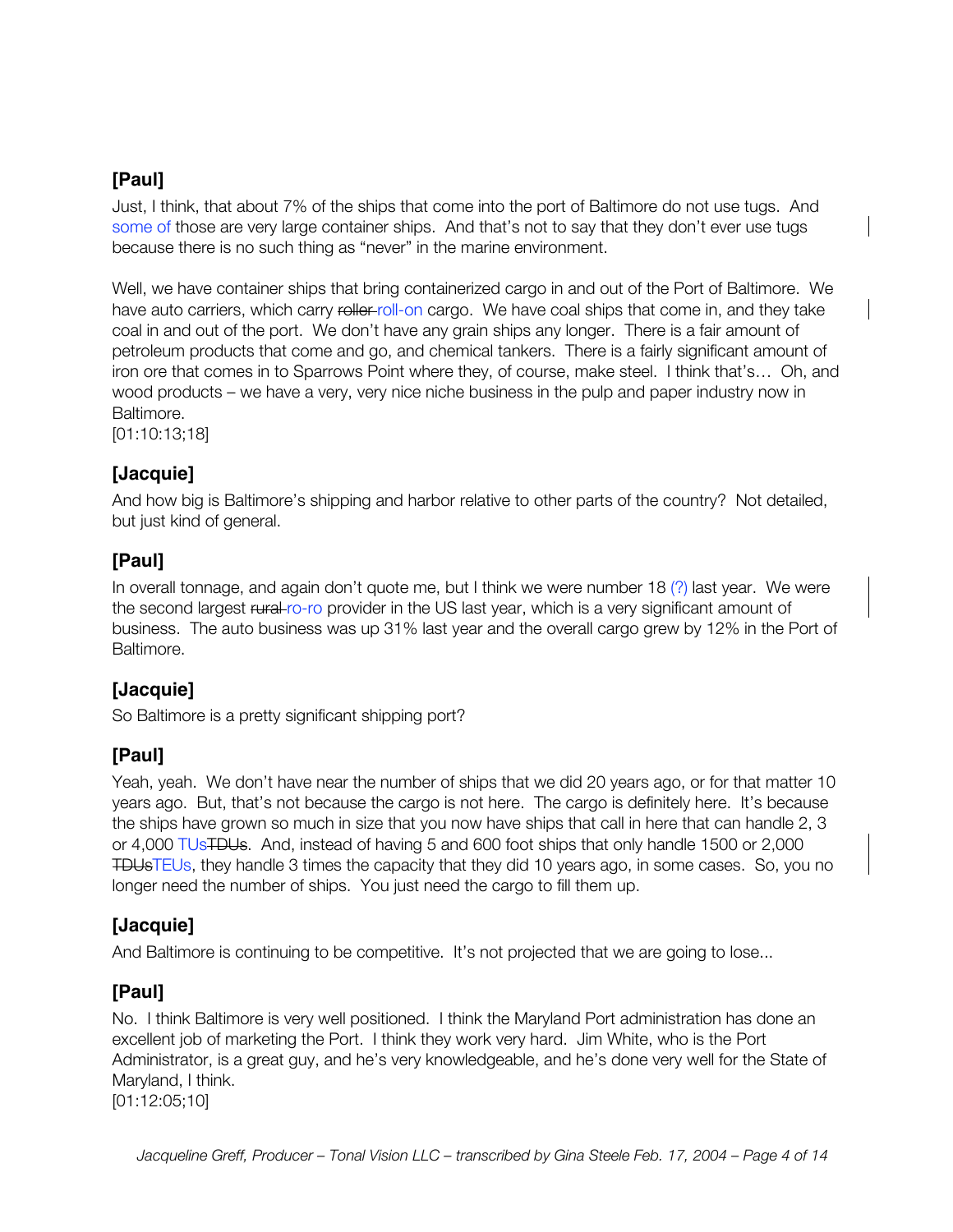## **[Jacquie]**

OK. And then your operations in Fells Point – can you talk about how Fells Point fits in the big picture of Baltimore Harbor from your standpoint and from the standpoint of Baltimore Harbor and the working waterfront concept?

# **[Paul]**

Well, let's see... Moran has had a very comfortable home here. It's been very much a part of the Fells Point community since the mid '60's. I think that the people that live here that are a part of the Fells Point community would like to see the tugboats stay here, all the time if they could. I mean, stay forever.

Unfortunately, there's a lot of development going on and people having wonderful ideas about how to transpose this wonderful old pier in to some sort of a hotel or condominium or … And I don't really feel that that's a part of the history of Fells Point. I think the tugboats have been here for a very long time, and I think that people would like to see them stay here.

And, we have no intentions of leaving… at least not before I retire. I had negotiated a lease 6 years ago with the City that was a 20-year lease – a 5-year lease with three 5-year options on top of that. It was a good negotiation. It was a very good deal for Moran, and it was a very good deal for the City. And I know that the city has every intention of honoring that lease with whatever happens to the Recreation Pier. But, to regress just a little bit – I think we are getting off track. Your question was what is the working waterfront of Fells Point?

Moran or Curtis Bay moved here for a couple of reasons, I think, I mean I wasn't here in 1967… But most of all our employees at the time lived in Fells Point or Highlandtown or Canton. So it was, they sort of had an interest of us staying as close as possible. So, we had people that worked on our tugs that walked to work everyday. And so, in that sense it was a good thing for Moran to be in Fells Point.

And Fells Point, back then, still had a fairly significant amount of ship traffic in here. There were a lot of piers… Belt's Wharf used to get ships. They used to put ships on the other side of the Recreation Pier. Dominos Sugar… And you had the shipyards that were here, Key Highway Yard, and that was a very, very active yard up until they finally went broke. But, there was a lot of business downtown, then, and of course because the ships have grown larger, the shallower draft of this part of the Port made it sort of prohibitive to bring ships in here any longer. So, the ships moved further out in the Port. But we stayed here, and we've just had a great life in Fells Point, and we want to continue that, and I think it's a good thing for us.

## **[Jacquie]**

Well, speaking as a member of the Fells Point community, I definitely want you to stay, too. And everybody that we've talked to wants you to stay – aside from developers, who we really haven't interviewed that much.

# **[Kraig]**

It wouldn't be the same. It's not even Fells Point without the tugs.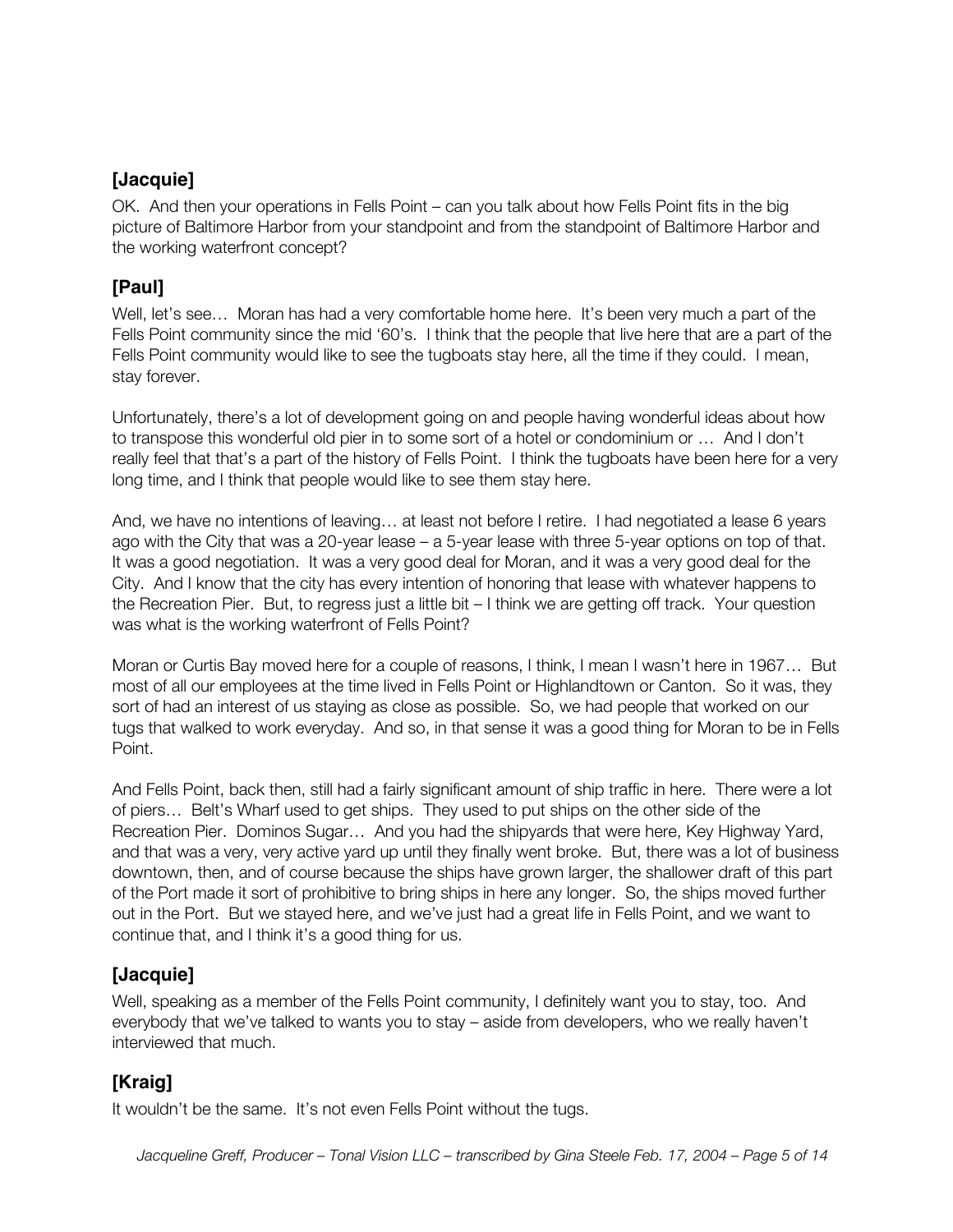Well, that is very nice of you to say. [01:15:49;27]

# **[Jacquie]**

Do you still have a number of employees in the local area?

# **[Paul]**

Well, interestingly enough, over the years, as wages became better, people changed their lifestyles. So, they no longer wanted, they wanted to move out in the county or further away, because that was the thing to do. So, the next generation moved away from Fells Point because they didn't want to live in the same little rowhouse that their parents and grandparents lived in. They wanted a better life. So they built houses out in suburbia and they moved there.

Well, I've seen that go full circle. I got probably 4 or 5 employees right now that live in Canton, and live in Fells Point and live in Highlandtown. And I was thinking of that earlier today when we had talked. It's just kind of gone full circle. There are still a lot of younger, well middle-aged guys, I guess I'm almost there, that like the lifestyle of country living, so they will never change. But I find that the next generation coming up is sort of going back to where their grandparents were. I find that kind of interesting.

# **[Jacquie]**

How many people do you employ here?

# **[Paul]**

Well, let's see... Last count it was about 32 full time people. Our tugs have 4 men to a crew on the harbor tugs that we operate when they go out of the harbor for an extended period of time. We usually put extra men on there, depending on what the job is going to be.

## **[Jacquie]**

Going back to my question list, we were talking about the working waterfront – is there anything else that you feel like … as … back from the working waterfront?

# **[Paul]**

Well, Domino Sugar is, I guess, probably one of the last holdouts in the Harbor, in the Inner harbor, and I think it would be a real crime for us to lose that 'cause it's a huge employer, it's a great business, and you know they bring ships and barges up here, which is again, I think, is unique to this part of town. And I would hate to see that uniqueness disappear completely. And then, of course, General Ship Repair, they do ship repairs and barge repairs, so they have quite a bit of maritime activity going on over there.

[01:18:26;20]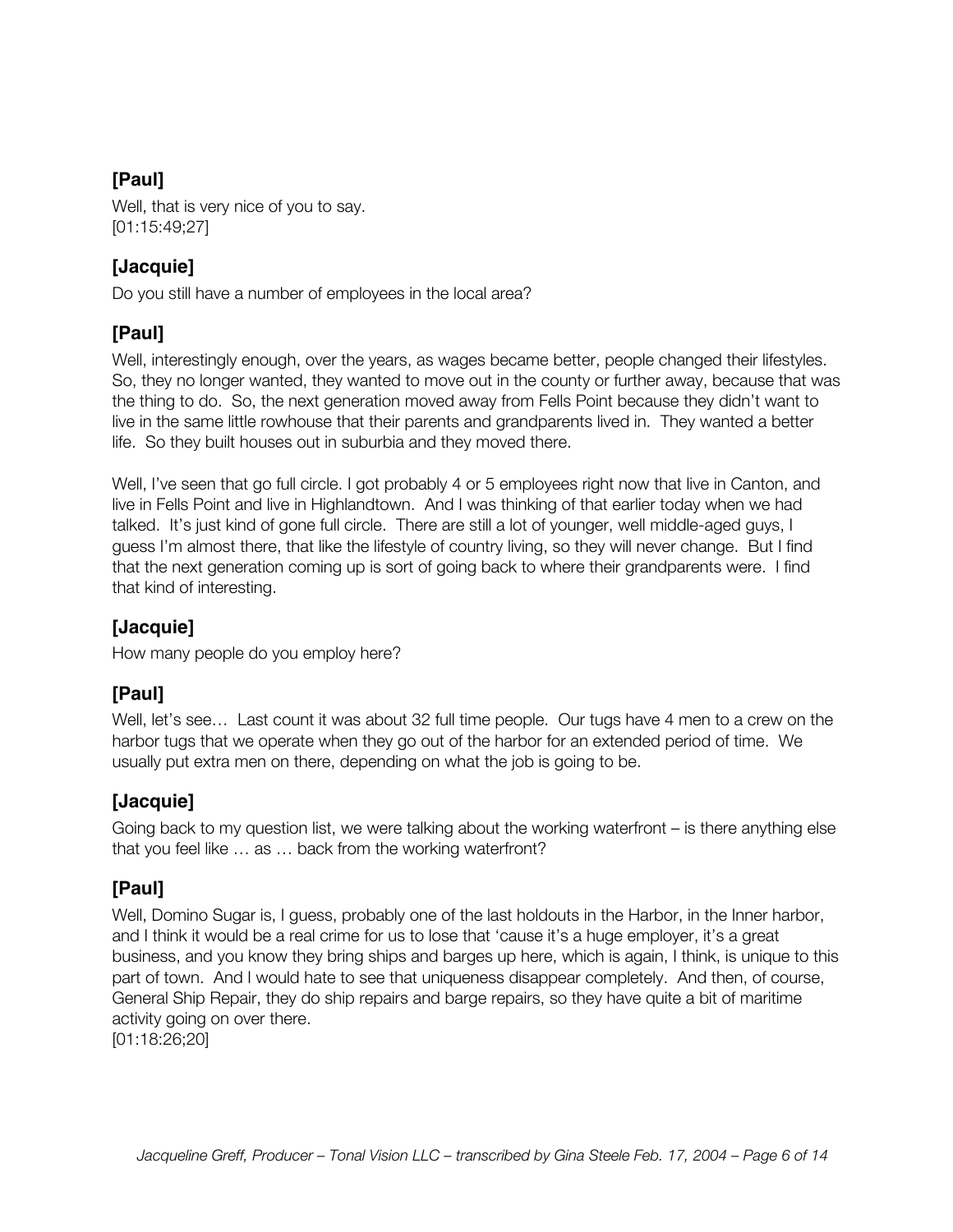# **[Kraig]**

Find out what does each person do on a tug. There are 4 people on a tugboat. One is the captain. What are the other people?

# **[Paul]**

OK. We have the crew of a tugboat, of a harbor tug in Baltimore consists of 4 people: a captain, a mate, an engineer and a deckhand. There is usually 2 men up on a watch – they usually work 6 and 6. But harbor tugs are a little different because they don't necessarily work around the clock, so if they know they're not going to have any night work, then they may all just call it a day at 5 o'clock. And conversely, sometimes when there's not a lot of work during the day, they'll take off and go home. But, the crew of the boat is 4 men. And we believe that is the right number, and it's a safe number. When I first came to work here, we probably had 7 men and 9 men on the boats.

# **[Jacquie]**

Why did that change?

# **[Paul]**

Technology, number one … the cost of doing business … competitiveness with other ports … union verses non-union operators… So, the tugboat industry is a very competitive business.

# **[Jacquie]**

Do you have competitors in the Harbor here?

# **[Paul]**

Sure. McAllister, who live right down the street at Seagirt Terminal, they have a couple of platforms there that they operate. They've been our competitor, I guess, since the beginning of time. The Morans and the McAllister families have been in the tugboat business since the 1800's, and very competitive, in a nice way.

# **[Kraig]**

Why do they all sound Scottish?

# **[Paul]**

Well, actually it's Irish.

# **[Kraig]**

Well. Irish, Scottish, I wasn't sure of the Morans

# **[Paul]**

The Morans and the McAllisters are all Irish.

# **[Kraig]**

Irish.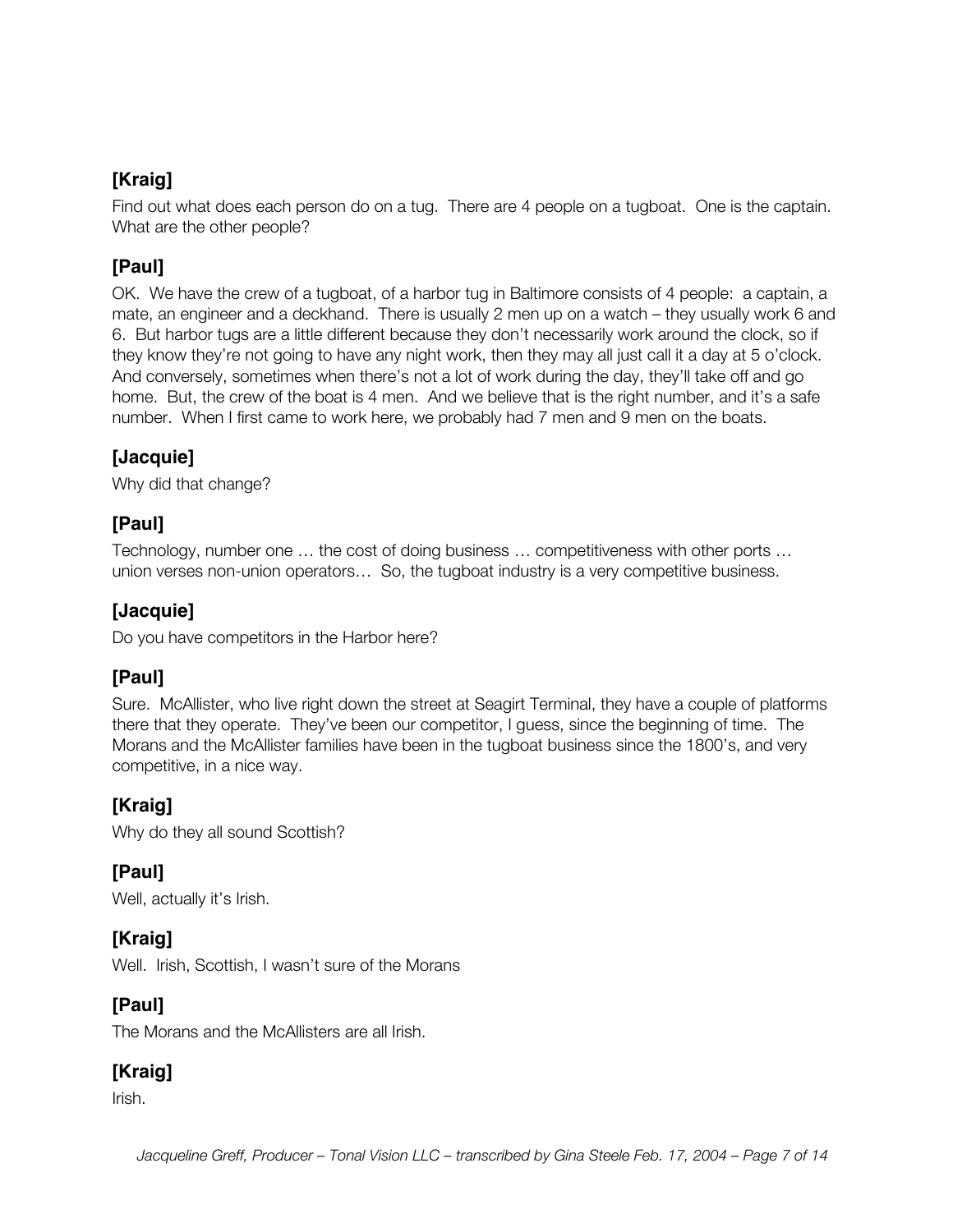## **[Jacquie]**

Well, beside from the fact that residents of Fells Point like Moran, and Moran appears to be very happy here, would it be a big problem if you had to move for your operations?

# **[Paul]**

Well, yeah. Because its going to change a lot of peoples life styles that are going to have to commute to a new part of town. Finding a facility is a huge problem in the Port of Baltimore. They are just not available. There are a few people that have expressed interest in Moran becoming part of their little group, but again they are in far removed places. And, I think the visibility and the profile, Fells Point would lose that completely. These places are not close by, they are on the other side of the Harbor. So, we would just be gone.

[01:21:29;08]

#### **[Jacquie]**

Speaking of Baltimore Harbor, can you talk about the Master Plan. I've read a couple of articles in the Sun about it. Seems to be a new development they are trying to...

# **[Paul]**

The Master Maritime Plan, or I guess it's correct to say the Maritime Master Plan, we had to change the name because of some of our friends in the city decided that that was not the appropriate name for this little group that we have… Anyway, about 20 years ago, it was recognized that there needed to be some sort of cohesiveness in the Port, with development starting and industry being forced out of the Inner Harbor. Things were changing, and it was decided that somebody needed to sit down and sort of plan this out so the growth was done in a manner that was good for the City, good for the maritime industry, good for the tourist... [Phone rings in background.]

And so, this group was put together made up of people that are part of the working waterfront – the police, the Coast Guard, city planners… And so they sat down and they spent probably a year or two years developing a Master Marina Plan, which basically says that there will be, you can build births for 6,000 boats over the course of the next 20 years and you can… And this is where we think they should be, based on the navigational needs of the Port, based on the deep channel access, based on the pierhead line… And all of this criteria was all pulled together and this Master Maritime Plan was developed. And it was actually pretty well done. If you like, I'll get you a copy of it…

Well, let me just go on a little further. 10 years ago, there were a lot of people... Now the harbor has changed, over 10 years, the dynamics of the Harbor have changed tremendously. So 10 years ago, there were all of these applications in to build marinas, everywhere. So the Mayor at time got the Planning Commission together and said, "We need to review the Inner Harbor Master Marina Plan again." So 10 years ago, it was opened up and reviewed. There were some changes made, not major changes, but there were some new areas that hadn't been part of the plan that were being looked at for marinas, for hotels, for condominiums… And so it was opened up and there were some changes made and some people were not happy with the changes, so they went about trying to find other ways to convince the Mayor that we needed to do things differently. But for the most part, it stayed intact and worked fairly well.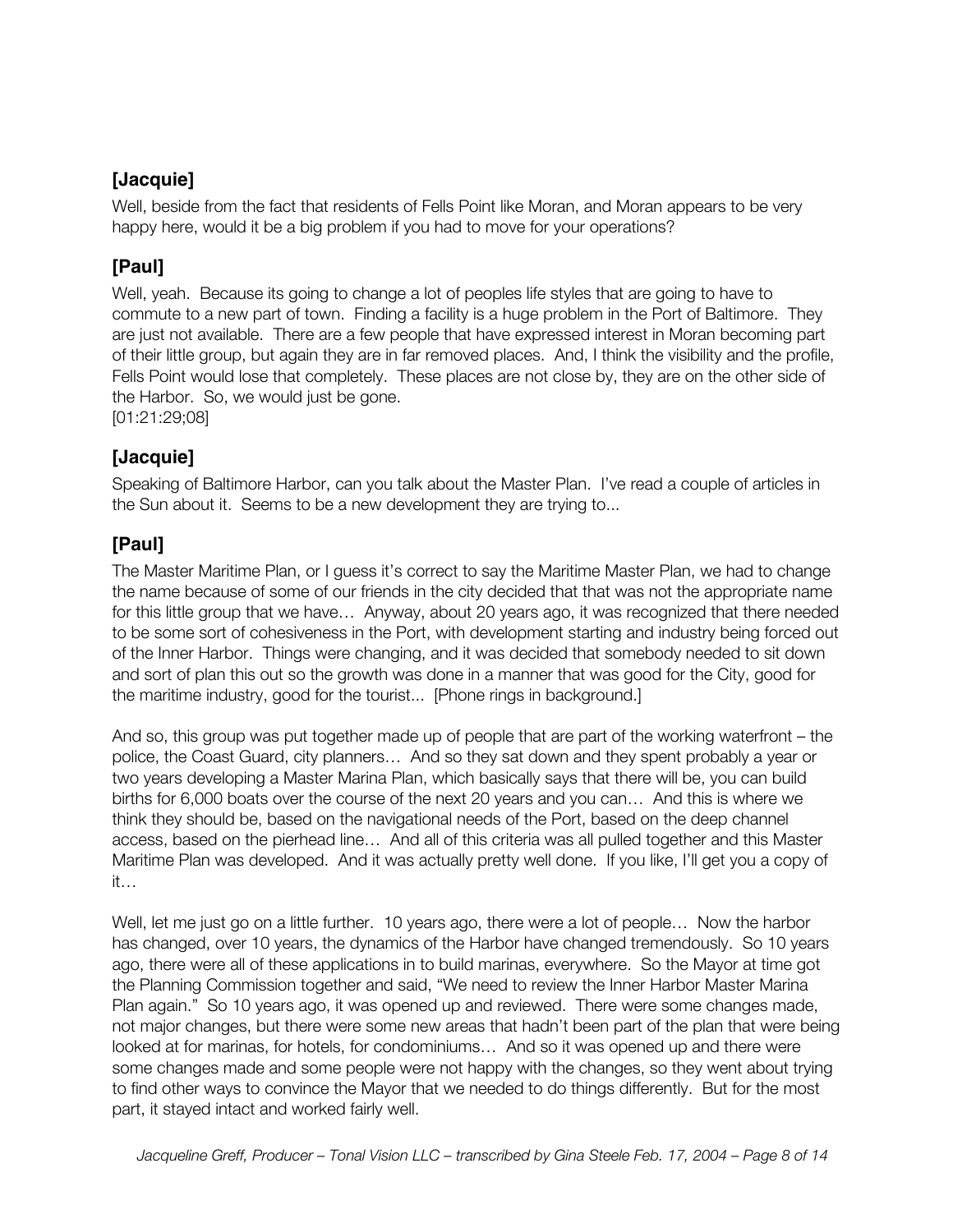This past year, in 1993, well actually in the fall of '92, the City Planning Commission once again set out to review it, because things have changed so dramatically over the last 10 years with all of this new development, that we needed to take another look at it. So myself and, there were I guess about 25 people on the Review Committee, sat down and went through the whole process again. And, again made some minor changes, but the considerations were navigational safety, environmental safety, and general water site safety. Recognizing that you needed to have public access to the water and also trying to maintain the view corridors around Fells Point and all around Canton and places where people were proposing to put up huge high-rises, and all of a sudden where you had a view for the last 20 years and lived here, you don't have a view any more because somebody just put a 14-story building up in front of your house.

So, the proposals that were put forth, we said that we could make recommendations – it was up to the Mayor to make the final decision as to which of these things… But, he pretty much went along with the entire program. And the City Council approved it about a month a ago, and its done. So, it's good.

The changes in the Fells Point area – there was a request to put a 50-slip marina at Union Warf, which is right around the corner on Wolfe Street, that was approved. And that was pretty much it. That was the only change in Fells Point. And, recognizing the fact that the view corridors are not to be changed. So, whatever happens to the Recreation Pier is not going to affect people that live on the other side of Thames Street.

[01:27:24;06]

#### **[Jacquie]**

I was talking to some one at the Preservation Society yesterday, Romaine Somerville, and she was showing me this map of the planed developments in what used to be industrial buildings all around in Fells Point – there is a lot of development going to happen here over the next few years.

#### **[Paul]**

Yes, there is.

#### **[Jacquie]**

So, your concern about development is that people won't tolerate the tug noise, or is there more than that?

#### **[Paul]**

Well, I have this wonderful analogy I have used several times, and I will share it with you again because I think it is a good story.

Supposing you had a were on  $5<sup>th</sup>$  or the  $6<sup>th</sup>$  floor of the Recreational Pier and you just spent 3 quarters of a million to a million dollars for this absolutely gorgeous piece of property, condominium. And, you like to get up in the morning on Sundays and have your New Times and your Washington Post and your latte and your orange juice. And about 9:00 on Sunday morning this tugboat starts its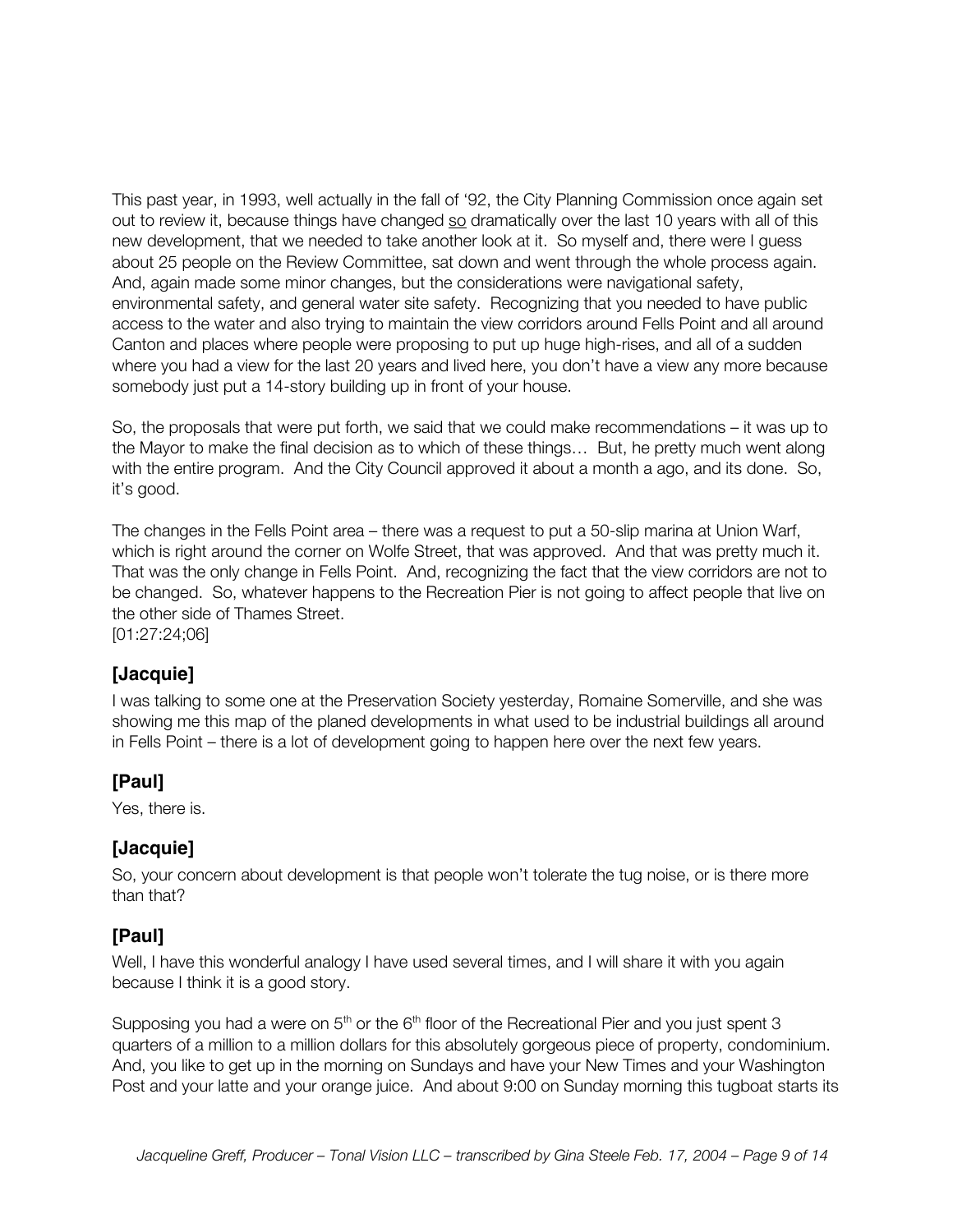engine, and tugsboats inherently, when they start up, they belch diesel fumes. And all of a sudden, there is this diesel smoke all over your latte and all over your newspaper.

How many times do you think that's going to happen before you say, "Enough is enough. I don't want this. Get these tug boats out of here." Or how many times are you going to be woken up at 2:00 in the morning when the tugboats are backing up out of the slip and say, "Gee, that's cute." But after 6 or 7 times, I think you are going to get sick and tired of it and you're going to say, "No, I don't want these tug boats here any more. Whatever we've got to, we've got to to get them out of here."

So, I just, I don't see that there is compatibility between tugboats and condominiums. You know, the Recreational Pier, I think, would make a wonderful place to put the Pride of Baltimore, to put the Lady Maryland, to put a maritime museum… Give the rest of it back to the community, the second story, where they want the Ballroom, to get that going again, to have community activities. But doing that, who is going to pay the bill? So, I often wonder if another sort of an outlet place would do well here. Where you had several Izod, or Polo or whoever all those people who do those outlet things… if one of those wouldn't do very well here, especially with all the people that are moving into the Canton area, and Tide Point, and all around town…

# **[Jacquie]**

According to Lori Guess, the idea of putting condos on Rec Pier has been absolutely canceled, and nobody's talking about it any more.

## **[Paul]**

That is correct. [Overlapping conversation.]

## **[Jacquie]**

So you're not concerned about condos a few blocks away. It's the people that are right next to the tugs that you're concerned about?

## **[Paul]**

Yes.

## **[Jacquie]**

Because there's a lot of additional development that is a few blocks away, but I guess that's...

## **[Paul]**

I don't think that is going to have a negative affect on us, at least I hope it doesn't.

## **[Jacquie]**

Yeah, Laurie painted this picture, that this was one of pictures with word kinda of things… she was reading in the paper one day, this developer was standing on top of his building one day and he was building talking about how he loved seeing the tugs and the ships going by, that they were like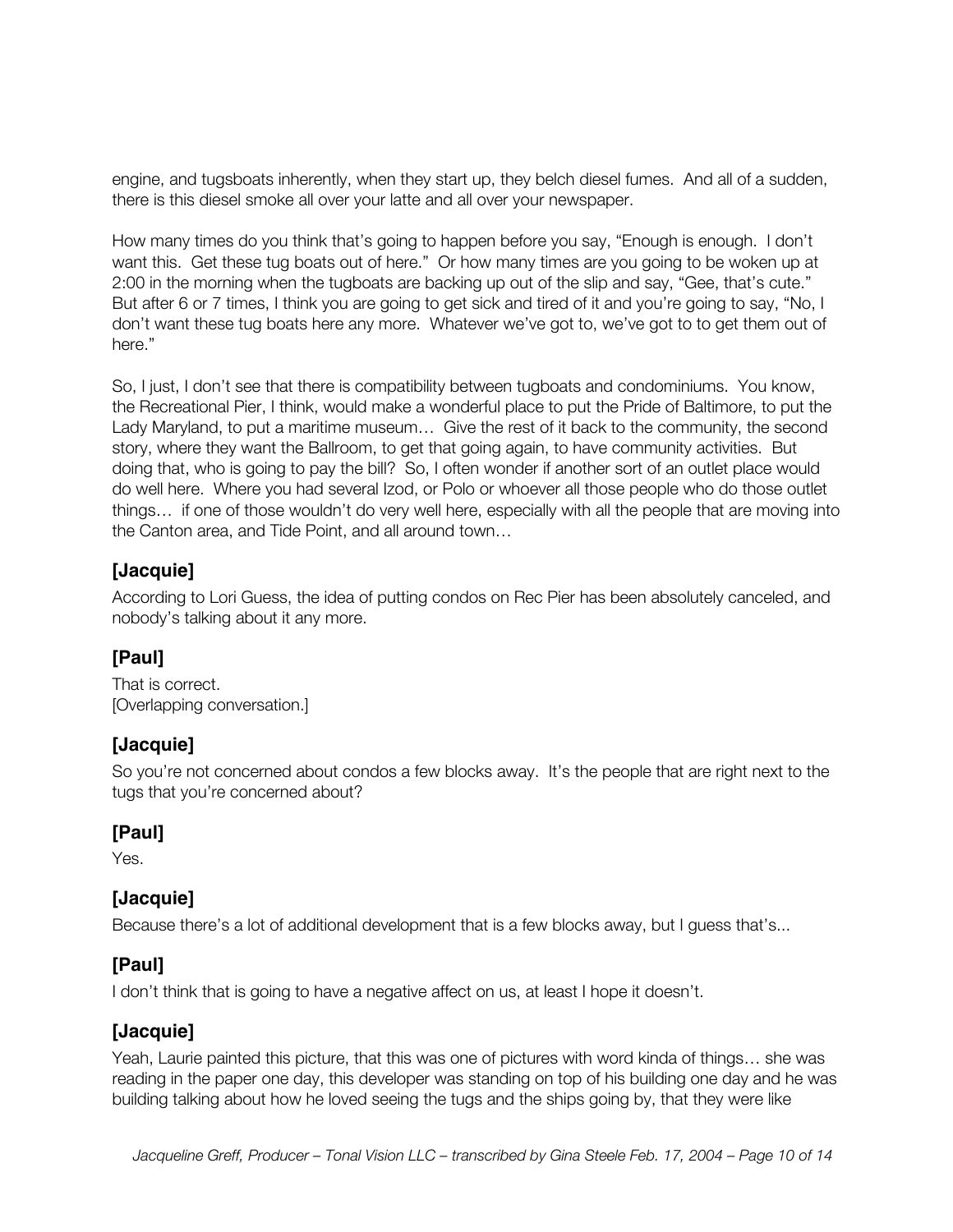pieces of "moving art." And her reaction was just to fume, because all the building this developer was doing, he was putting the working waterfront at risk, and his "moving art" was going to disappear.

OK. The working waterfront, we've talked about this quite a bit. And we talked about the development issues. Are there other issues? Do you see doom on the horizon several years from now? If you had a crystal ball, what would you be predicting?

# **[Paul]**

Well, I don't think you're ever going to see the Fells Point waterfront the way it was 50 years ago. It's gone – that's never going to be. [01:32:03;24]

# **[Kraig]**

What was going on 50 years ago for those of us that are not...

# **[Paul]**

Well, I can tell you what was going on 25 years ago, but I can't tell you 50 years ago.

Fells Point has had a lot of characters here. I can remember back in the '70's, and even probably up until the early '80's when there were still grain ships calling over at Locust Point, and the shipyard was still here and still and operating, and there were occasional ships at Belts Warf, and Clinton Street had a lot of working piers, and there were a lot of smaller ships that would come in.

Well, these ships were not on the schedule like they are today. A ship could come in and stay 3, 4 or 5 days. And that's what it would take to unload the ship. So naturally, you've got crews, and they have a tendency to take of the pleasures of life, alcohol and other things. And, these are from all over the world. There was a bar up here, the Acropolis, I don't know if you guys remember that… But you could walk into the Acropolis at 10:00 at night on almost any night of the week and take a cigarette and just hold it in the air, and the electricity would light it. There was so much intenseness with all the different nationalities. There would be Italians here, there'd be Spanish here, there'd be Greek here, there'd be Indians here… And they're all dancing and having a good time, but you were just waiting for the wrong guy to step on the wrong guy's foot, and powee [slaps hands], World War III. And it didn't happen very often….

## **[Jacquie]**

Was that like at Broadway and Eastern? 'Cause there was a bar there that's changed hands.

# **[Paul]**

Yeah, there has been several that have changed hands. They had belly dancers in there....

## **[Jacquie]**

Just the other day, somebody was just talking about the Acropolis and belly dancers, I think it was PJ...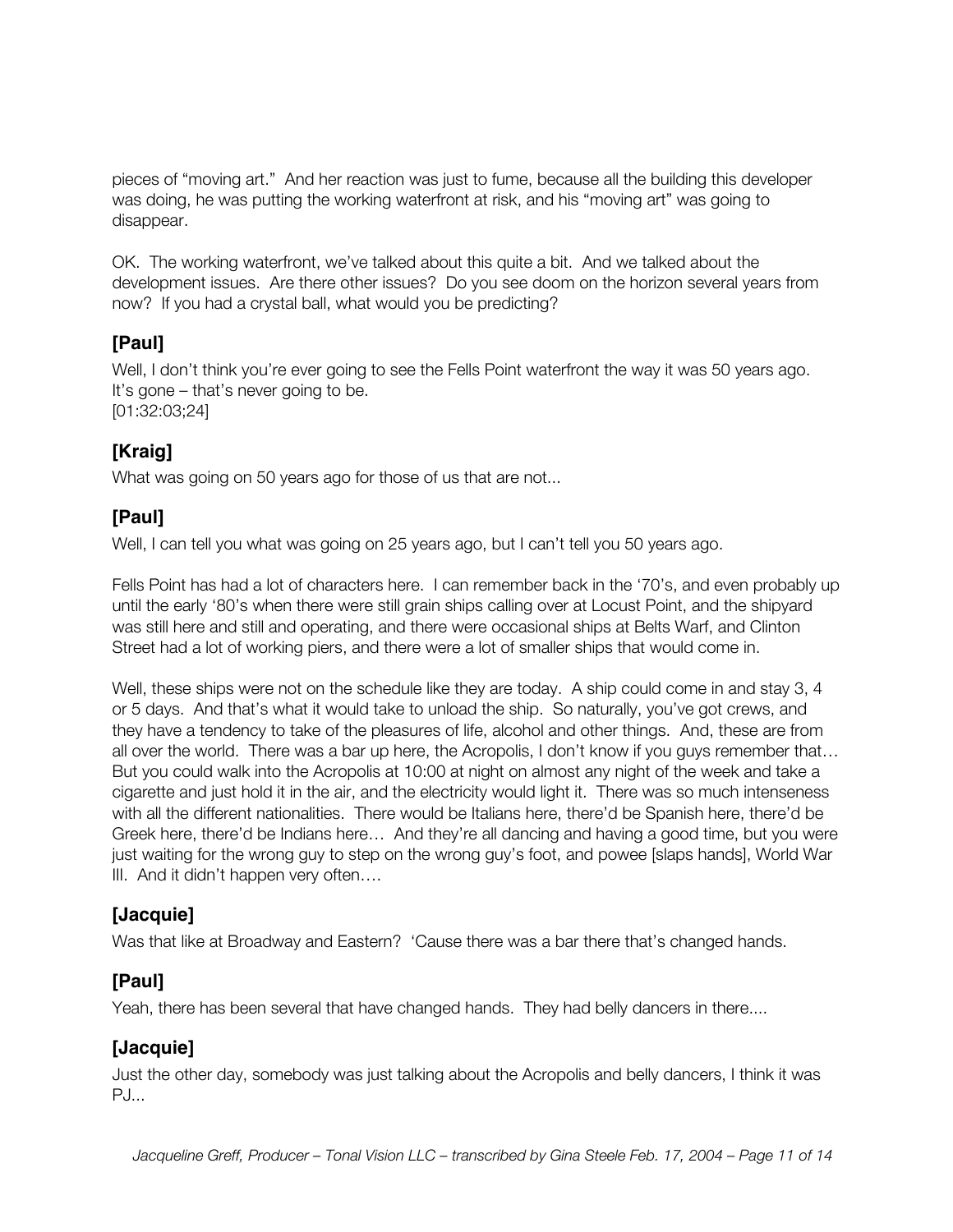But, it was a ... real working waterfront just like Marseilles, or anywhere else around the world. And these are real characters. You know, that's gone. That's never going to come back. It's been too "yuppafied."

I don't know if, I mean, there's not enough ship traffic up here any more to really maintain a quote unquote working waterfront in Fells Point… I'm hoping that there might be a nice mix of boaters… There's talk about building a shipyard, the Living Classrooms talking about building a shipyard right down near where the new museum is, right around the corner here … [phone rings] I can honestly see… because those sort of cottage industries have done extremely well up in New England, and that would be just great if we could do that again. They take in and they teach the new generation how to do that old carpenter work, and shiprights. And there's probably 15 schools up in Maine that do that now. I would really like to see some of that, perhaps, come back into this community. I think that would be wonderful.

# **[Jacquie]**

Yeah, maintain some of that diversity that's been here, that people complain about us losing…

#### **[Paul]**

Yeah.

## **[Jacquie]**

Any stories?? [Overlapping conversation.]

## **[Paul]**

We had our share of characters. They were good, hard-working, honest people, but they were characters…

## **[Jacquie]**

Without naming names, can you describe?

# **[Paul]**

There were times when people drank a lot. I mean, we're going back 20, 25 years. It was not uncommon... I can remember the first time… going aboard a tugboat and the captain offering you a drink. And 25 years ago, that just wasn't acceptable … on off-shore boats, which was where I'd come from. But on harbor tugs, well, 25 years ago when you went aboard a ship, the docking master, which was then the captain of the tugboat, when he went up on the ship to finish the job, the captain either handed him a bottle of whiskey or a carton of cigarettes. That was traditional. So, you do 75 ships a week, and there's 5 guys doing those 75 ships, and that's a lot of booze. [Laughter.] And it gets consumed. And they share.

# **[Kraig]**

So now there is no drinking on the boats…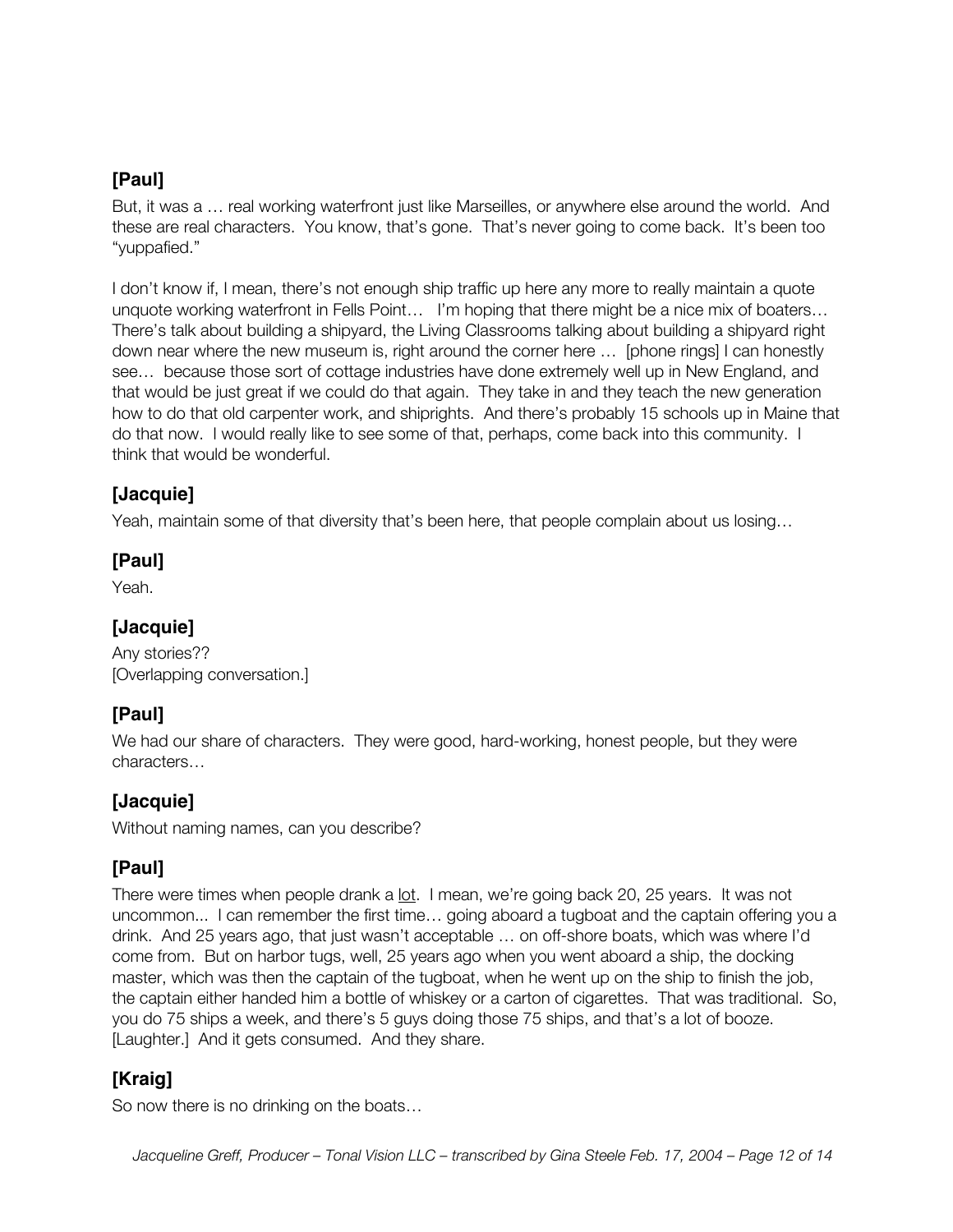It's all business now, and it has to be because....

# **[Kraig]**

It was all business then, but it was more monkey business… [01:38:15;00]

# **[Paul]**

Well, we weren't as regulated as we are now. The industry itself was not regulating itself as well as it does now. It's a whole new world.

# **[Kraig]**

Do you think the Valdez had anything to do with the tugboats, or did the regulations come before or after that incident?

# **[Paul]**

I think that there were regulations before, but the Exxon Valdez certainly had a lot to do with changing public opinion and changing … the regulatory agencies really clapping down on all sorts of alcohol and drug related issues. I think that the train tug incident down in Tuskaloosa where the tugboat had a guy on board that really didn't know what he was doing, and he ran into the bridge in the fog and knocked the train bridge down, and the a passenger train came over and there were 30 or 40 people killed. Because the train ran off the track and derailed in the fog. I think things like that have forced the industry to look at itself much closer, and say, "If we don't regulate ourselves, then the Coast Guard and the Department of Transportation are going to start regulating us, and we really don't want that."

# **[Kraig]**

So the Coast Guard's still above you?

# **[Paul]**

Absolutely. [Cut rest of response at Paul's request. 01:39:57;18]

# **[Jacquie]**

Change the subject totally, we have about 2-3 minutes left and we can change tapes if you want to go on, but I think we're probably just about done… Are there some final thoughts that you think would be useful or interesting to us that you have in your notes that you haven't covered?

## **[Paul]**

Yeah. Advice to the Fells Point community. Hold the course. Don't deviate. Just keep doing what you're doing. And stick together. That's what I would tell the folks in Fells Point. And I know that that's a very difficult thing to do, but I know its something… that's the only way you're gonna beat the developers and get what you guys want in Fells Point, is if you stick together. Everybody's got to have the same message.